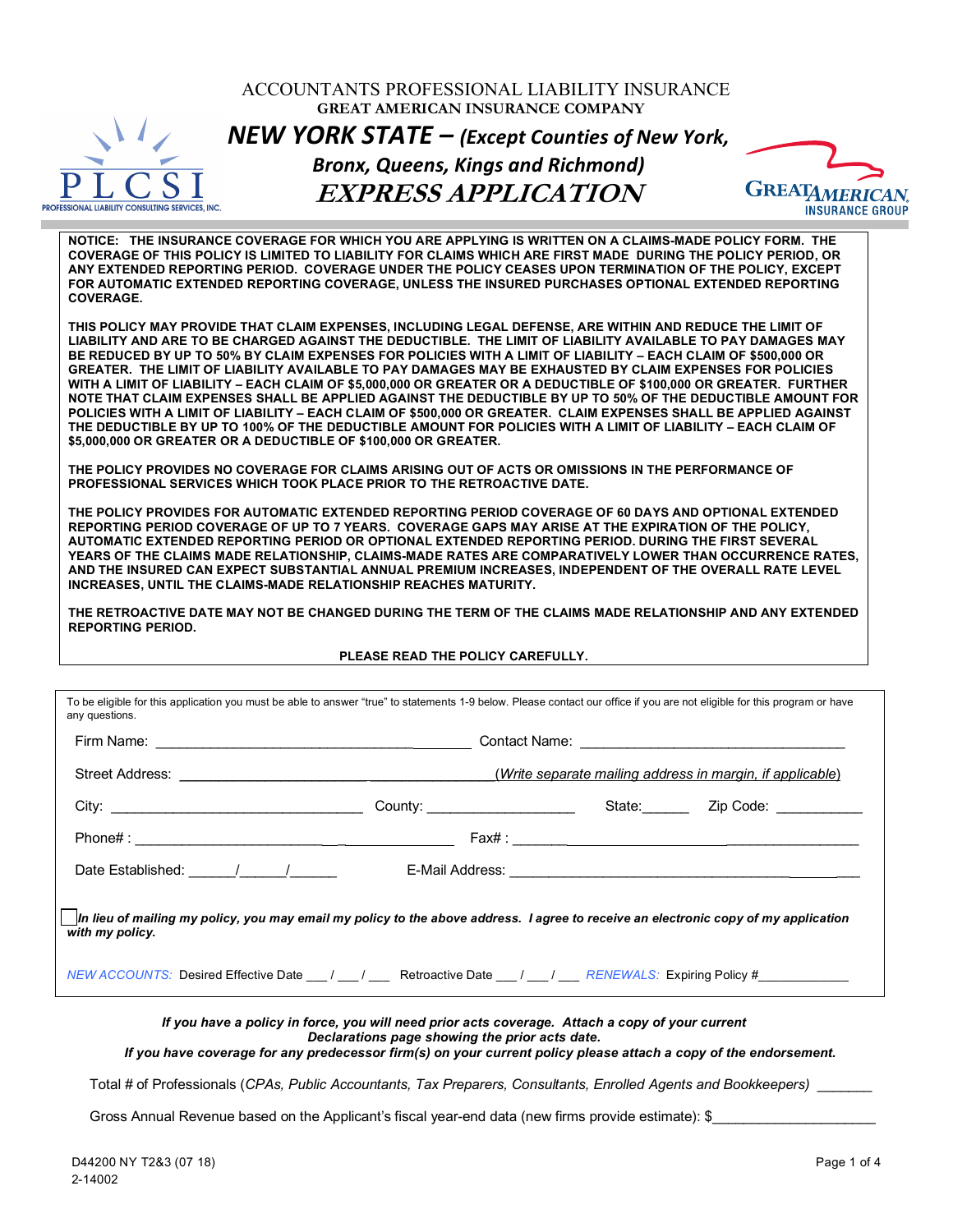#### *Statements 1 through 9 must all be "True" in order to be eligible for this program.*

*Please contact our office if you are not eligible for this program or need coverage for services not offered under the Express program.*

| 1. | The Applicant's combined total gross revenues did not exceed \$1,000,000 over the last three (3)<br>year period.                                                                                                                                                                                                           | True           | <b>False</b> |
|----|----------------------------------------------------------------------------------------------------------------------------------------------------------------------------------------------------------------------------------------------------------------------------------------------------------------------------|----------------|--------------|
| 2. | Within the past 3 years the applicant firm has not sued any clients to collect unpaid client fees.                                                                                                                                                                                                                         | $\square$ True | │ False      |
| 3. | No member or employee of the applicant firm has discretionary authority to invest or control client<br>funds. (Bill-pay and/or payroll are acceptable and are not considered "discretionary control").                                                                                                                     | $\Box$ True    | False        |
| 4. | Audit engagements generate 50% or less of the firm's gross billings, and the firm has not performed<br>any public audit/attest work in the last 5 years.                                                                                                                                                                   | $\Box$ True    | False        |
| 5. | The applicant firm has not provided any tax advice, counsel or opinion; nor organized, sold or<br>prepared any sales material with respect to tax shelters or other tax advantaged investments or any<br>"reportable transaction" as defined in Treasury Reg. Sec 1.60011-4(b).                                            | l lTrue        | $\Box$ False |
| 6. | For services provided on audit engagements or non-attest services for audit clients, the applicant<br>firm has a procedure requiring that engagement letters are used on new engagements and<br>updated as required if the engagement changes. (If the applicant firm does not perform these<br>services, respond "True"). | l  True        | ∣ False      |
| 7. | In the past 5 years, the applicant firm or any member of the firm has not performed services or<br>consented to the use of its work product in connection with any public or private offerings of<br>securities, real estate or other investments.                                                                         | l True         | False        |
| 8. | No member of the applicant firm has had their license revoked or been subject to any disciplinary<br>action, investigation, inquiry or fine by any licensing board, regulatory agency or professional<br>association within the past 5 years.                                                                              | True           | ∣ lFalse     |
| 9. | The applicant firm or anyone to whom this insurance will apply is not aware of any professional<br>liability claim, or any act, omission or personal injury which might reasonably be expected to be<br>the basis of a claim made against them within the past 5 years.                                                    | l True         | <b>False</b> |

## **STEP 1: CIRCLE/CHECK YOUR DESIRED ACCOUNTANTS POLICY PREMIUM**

*CLAIM EXPENSES MAY BE APPLIED UP TO 50% OF THE DEDUCTIBLE AND 50% OF THE POLICY LIMITS*

*TABLE 1: Applies to firms whose combined total gross revenues did not exceed \$ 300,000 over the last three (3) year period.*

| <b>Deductible</b> | \$500,000 / \$500,000 | \$500,000 / \$1,000,000 | \$1,000,000 / \$1,000,000 | \$1,000,000 / \$2,000,000 |
|-------------------|-----------------------|-------------------------|---------------------------|---------------------------|
| \$1,000           | \$490                 | \$515                   | \$570                     | \$611                     |
| \$2,000           | \$480                 | \$505                   | \$558                     | \$599                     |
| \$5,000           | \$450                 | \$474                   | \$524                     | \$562                     |

*TABLE 2: Applies to firms whose combined total gross revenues did not exceed \$1,000,000 over the last three (3) year period.*

| <b>Deductible</b> | \$500,000 / \$500,000 | \$500,000 / \$1,000,000 | \$1,000,000 / \$1,000,000 | \$1,000,000 / \$2,000,000 |  |  |  |
|-------------------|-----------------------|-------------------------|---------------------------|---------------------------|--|--|--|
| \$1,000           | \$612                 | \$644                   | \$712                     | \$764                     |  |  |  |
| \$2,000           | \$600                 | \$631                   | \$698                     | \$749                     |  |  |  |
| \$5,000           | \$563                 | \$592                   | \$655                     | \$703                     |  |  |  |

### **STEP 1: TOTAL**

**□ 1 Year Policy Term Premium:** \$\_\_\_\_\_\_\_\_\_\_\_\_\_ (enter premium selected above)

D44200 NY T2&3 (07 18) 2-14002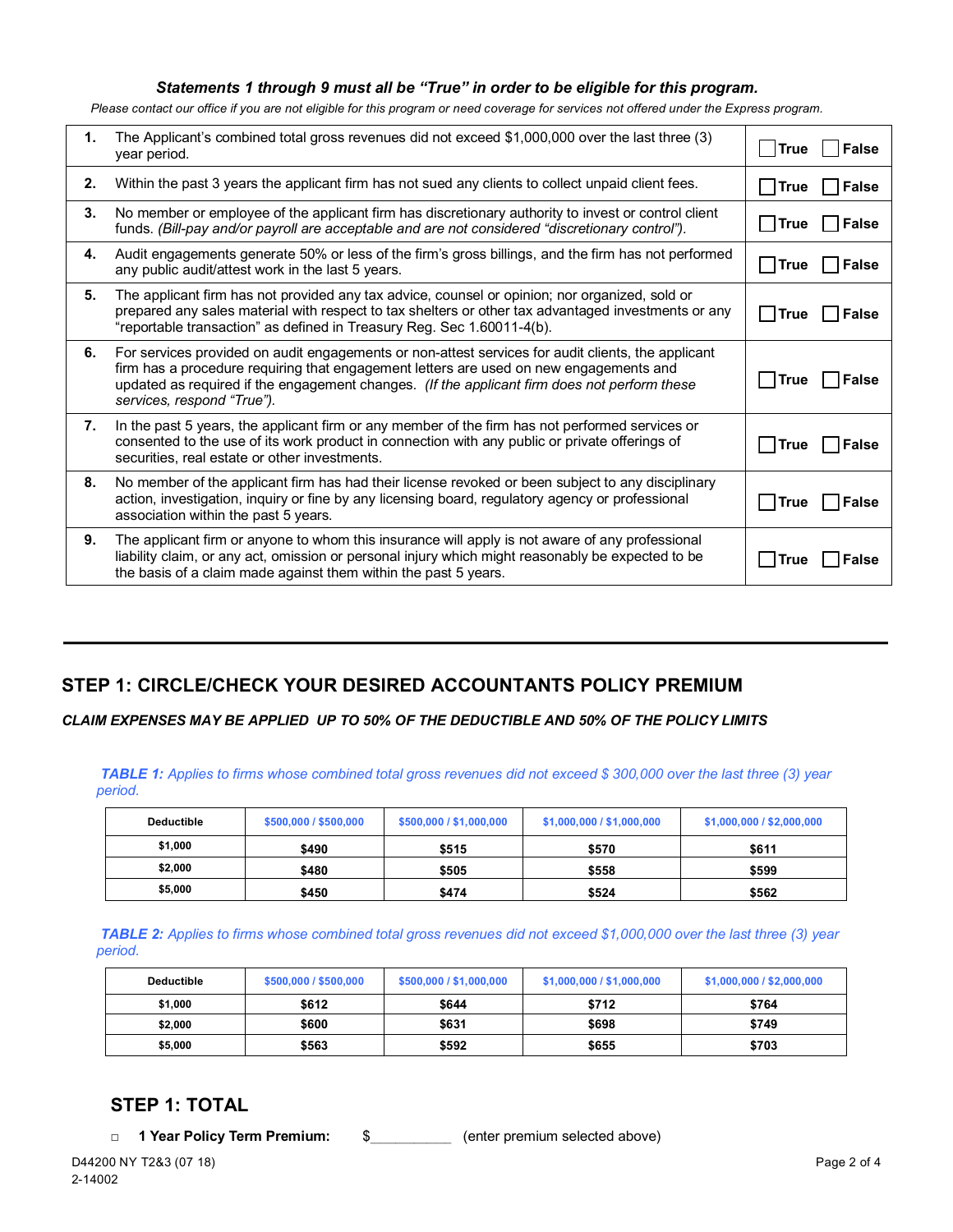# **STEP 2: COMPLETE THIS SECTION AND CIRCLE/CHECK DESIRED PREMIUM TO ADD CYBER COVERAGE OPTION,** OR ENTER \$0 ON PAGE 4 TO **REJECT** CYBER COVERAGE

#### *Question 10 below must be answered "No" to be eligible for Express Cyber Coverage. You may not select Cyber limits greater than your Accountants Policy Limits.*

**10.** After inquiry, is the applicant, or anyone to whom this Insurance applies, aware of any:

- a. Acts, errors or omissions which you have reason to believe could give rise to a cyber related claim? **YES** No
- b. Intrusion, malware or other IT security related event in the last five (5) years that resulted in you incurring legal, forensic or other related expenses?



**NOTE:** IT IS AGREED THAT ANY CLAIM, LOSS OR COSTS ARISING FROM ANY FACT, CIRCUMSTANCE, SITUATION, TRANSACTION, EVENT, ACT, ERROR OR OMISSION REQUIRED TO BE DISCLOSED IN RESPONSE TO QUESTION 10 IS EXCLUDED FROM COVERAGE.

### **CYBER PREMIUM TABLES**

*TABLE 1: Applies to firms whose combined total gross revenues did not exceed \$300,000 over the last three (3) year period.*

| <b>Deductible Loss</b> | \$100,000/ | \$250,000/ | \$500,000/ |
|------------------------|------------|------------|------------|
| & Expense              | \$250,000  | \$250,000  | \$500,000  |
| \$1.000                | \$375      | \$450      | \$525      |

*TABLE 2: Applies to firms whose combined total gross revenues did not exceed \$1,000,000 over the last three (3) year period.* 

| <b>Deductible Loss</b> | \$100,000/ | \$250,000/ | \$500,000/   |
|------------------------|------------|------------|--------------|
| & Expense              | \$250,000  | \$250,000  | \$500,000    |
| \$1.000                | \$575      | \$675      | $\Box$ \$775 |

#### *Express Cyber Extension Endorsement Includes the Following\*:*

- *Separate Limits, Deductible and Retroactive Date from the Accountants Policy*
- *Cyber Endorsement Limit Selected above applies to Data Compromises and Claims for Wrongful Acts*
- *Claims Expenses are within, and reduce the Cyber Endorsement Limits*
- *Business Impersonation Sublimit 50% of the Cyber Endorsement Limit*
- *Fraudulent Funds Transfer Sublimit 50% of the Cyber Endorsement Limit*
- *Telecommunication Hacking Sublimit \$100,000*
- *Reward Coverage Sublimit \$25,000*
- *Waiting Period 12 Hours for Network Disruption & Reputational Harm*

*\* This is only an overview of the Express Cyber Endorsement. Please review the endorsement for all coverages, terms and provisions.*

**If you have a current cyber policy, please include a copy of your current Declarations page so we may carry over the prior acts coverage.**

| <b>STEP 2: TOTAL\$</b> |  | (enter Cyber premium selected on Page 2 or enter \$0 to Reject Cyber |  |  |  |  |
|------------------------|--|----------------------------------------------------------------------|--|--|--|--|
| Cov(0, 0)              |  |                                                                      |  |  |  |  |

coverage)